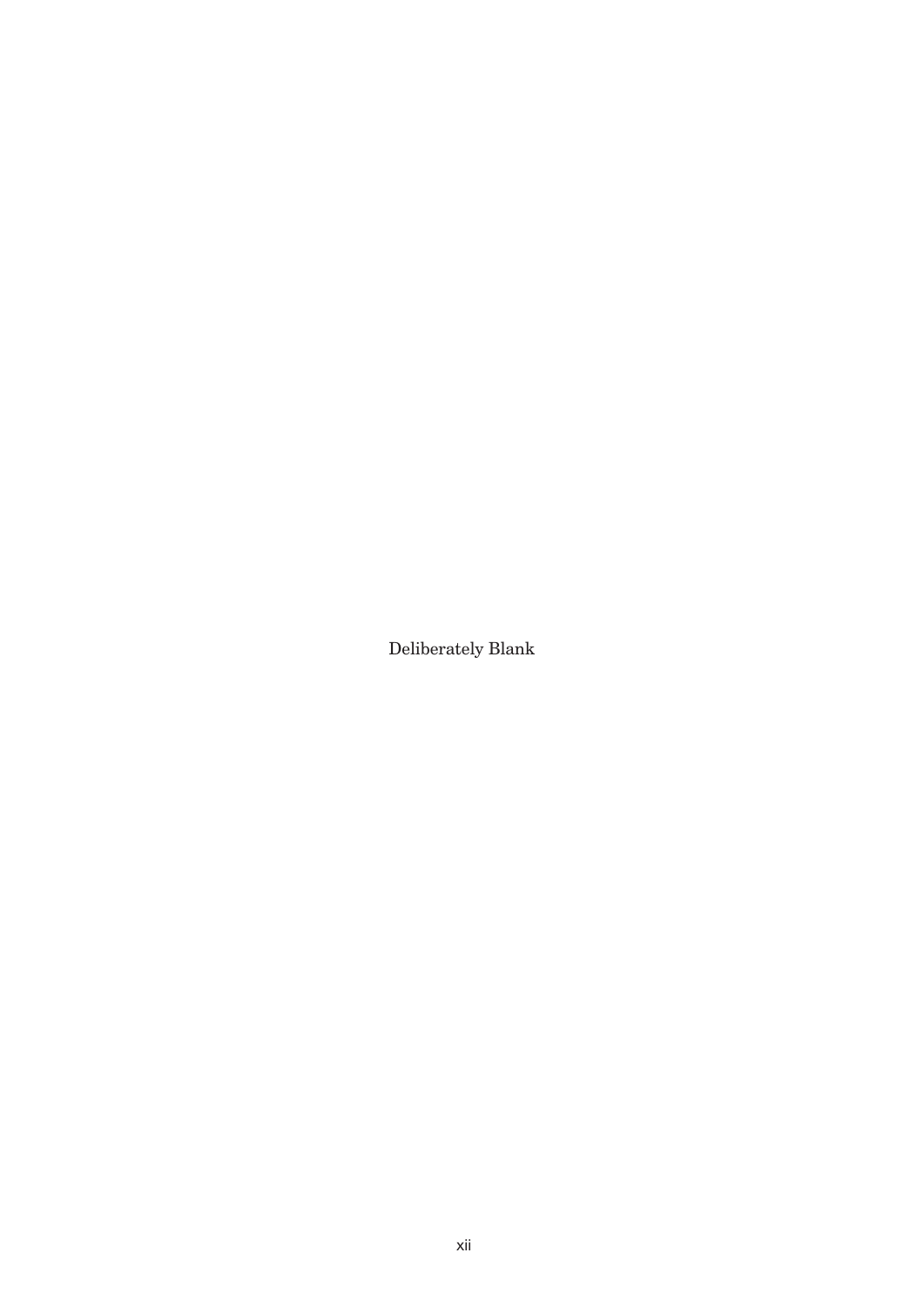## **Chapter 1**

## **THE DIRECTED EARLY RETIREMENT (DER) SCHEME**

## **INTRODUCTION**

0101. The DER Scheme enables the Armed Forces to pay compensation in specified circumstances when terminating a senior officer's employment unexpectedly prior to the individual's Normal Retirement Age (NRA).It applies to officers of 1-star rank and above.

## **CRITERIA FOR PAYMENT OF COMPENSATION**

0102. A Special Capital Payment (SCP) or Compensation Lump Sum (CLS) will be awarded under DER arrangements if the relevant Service is able to demonstrate that there is no reasonable prospect of suitable employment becoming available for the officer within a reasonable timescale and it can be shown that the lack of availability of further employment is related to:

> (a) the removal or regrading of a post after an individual has taken up the post or has been notified of appointment to  $it<sup>1</sup>$ , which could not have been foreseen or prevented at the time of appointment, and

> (b) an unplanned reduction in the number of posts available to the Service (including potential joint appointments) which the officer was qualified to fill and which was caused by restructuring or changes in employment requirements within the Service or the Department or external employing organisation e.g. NATO, UN.

In any event, DER must represent value for money such that the net effect of any SCP or CLS is at worst case cost neutral but ideally results in a net saving to Defence.

0103. A flowchart showing the criteria for the payment of a SCP or CLS under DER arrangements is at Annex A. Details of the approach to be followed in calculating Value For Money for members of the different pensions schemes are at Annexes B to D.

## **OPERATION OF THE CENTRAL SEVERANCE PANEL**

0104. All cases for DER compensation are to be scrutinised by the Central Severance Panel (CSP). The Panel is to consist of the Director of Service Personnel Policy (D SP Pol) and the appropriate single Service Secretary. Submissions are to be made in writing to the Panel which will consider each case on its merits. Under no circumstances is an individual to be given an assurance that they will leave under DER terms until formal approval has been received from the CSP. CSP consideration will normally take up to 6 weeks, although the Panel will be guided by target timescales for response as stated in the submission.

For Army officers of 1-star and above and for RN/RM and RAF officers of 2-star and above, the assumption will be that service will cease following the end of the current tour, without payment of a SCP, if no offer of further employment is made at least 6 months before the end of tour. This is reflected in the flowchart at Annex A. 1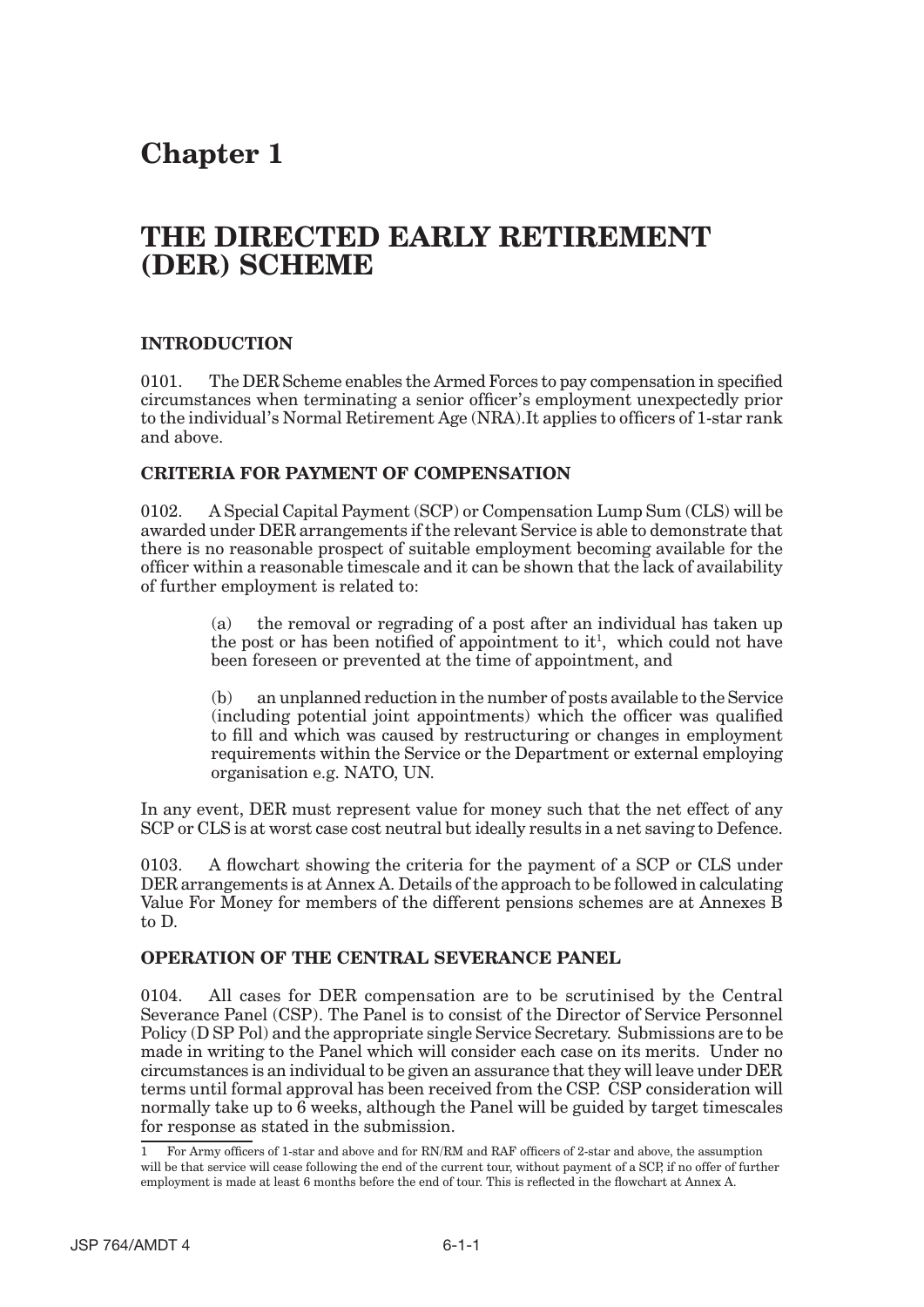0105. Submissions by the relevant Service should include:

- the name and rank of the individual:
- the case for DER terms in accordance with the criteria above;
- a value for money calculation, and
- confirmation that funding is available.

0106. It is the Department's policy that decisions on the award of DER terms:

- are consistent across the three Services;
- are not used to facilitate the career progression of other personnel; and
- satisfy the strict criteria at paragraph 0102.

0107. It is the responsibility of the CSP to ensure that the administration of the DER scheme achieves these policy aims.

0108. Where the CSP is unable to reach a consensus, the case will be submitted for further consideration to a panel consisting of the Chief of Defence Personnel Remuneration (CDP Rem) and the appropriate Principal Personnel Officer (PPO). The decision of this panel is final. In the absence of consensus at the three-star level, a SCP or CLS may not be awarded.

#### **AMOUNT OF PAYMENT**

0109. The SCP or CLS is a tax free lump sum. The amount of payment will depend upon whether the officer is a member of AFPS 75 or AFPS 05:2

> (a) For AFPS 75 members, the level of payments and how individual awards are calculated are explained in Part 5, Chapters 3 and 4 – The Armed Forces Redundancy Scheme 2010.

> (b) For AFPS 05 members, the level of payments and how individual awards are calculated are explained in Part 5, Chapter 2 – The Armed Forces Redundancy Scheme 2006.

#### **REPAYMENT OF COMPENSATION**

0110. An officer to whom this chapter applies may be required to repay some or all of his SCP or CLS if he rejoins Regular Service, enters Reserve Service on a FTRS or ADC Commitment or takes up a Public Service appointment that is reserved for a former member of the Armed Forces. Full details are in Part 5, Chapter 5.

Compensation for officers who have opted out of the Armed Forces Pension Schemes is calculated under AFRS 06 rules. See Part 5, Chapter 2 for details. 2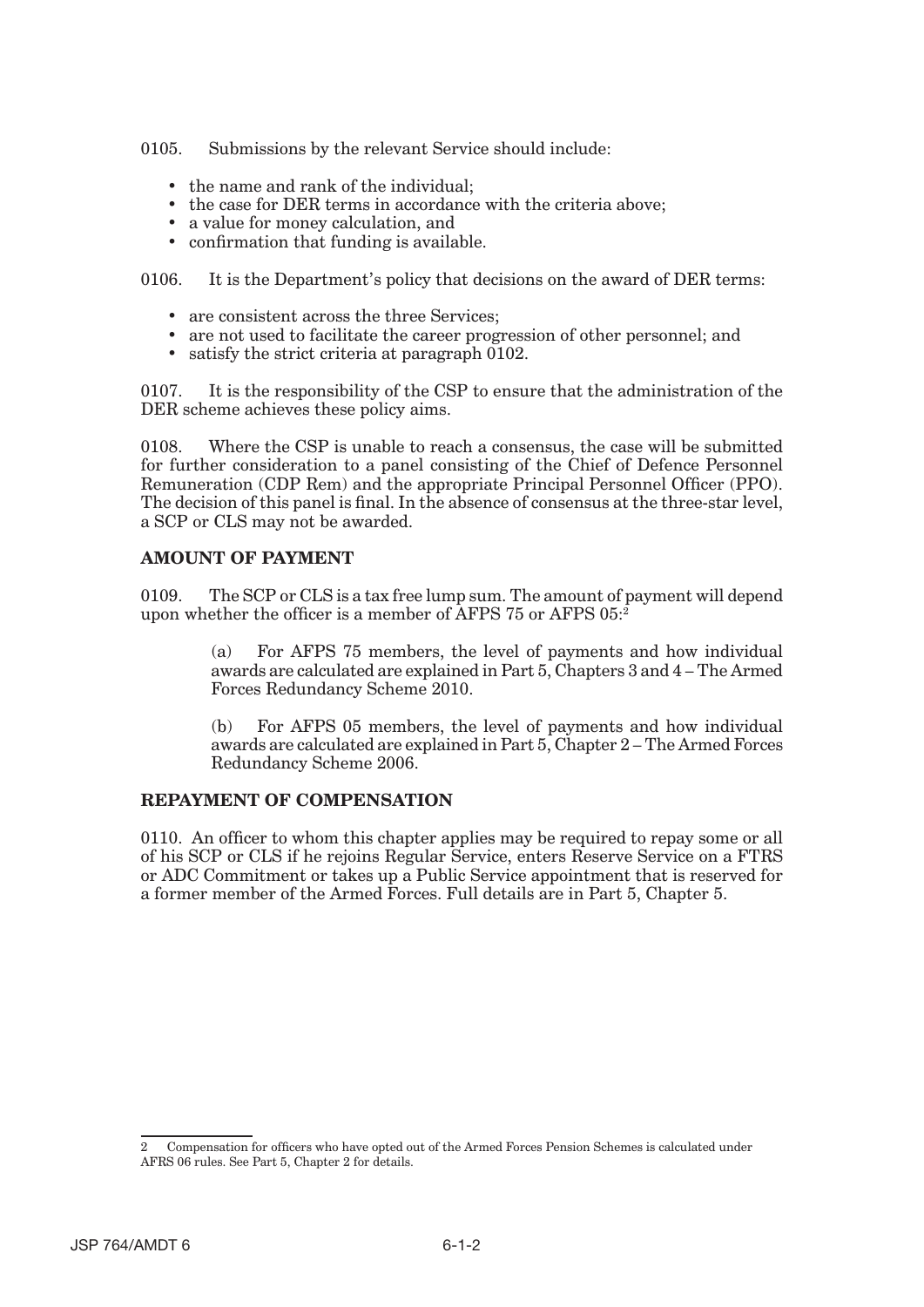### **FLOWCHART SHOWING CRITERIA FOR PAYMENT OF SPECIAL CAPITAL PAYMENTS OR COMPENSATION LUMP SUMS UNDER THE DER SCHEME**

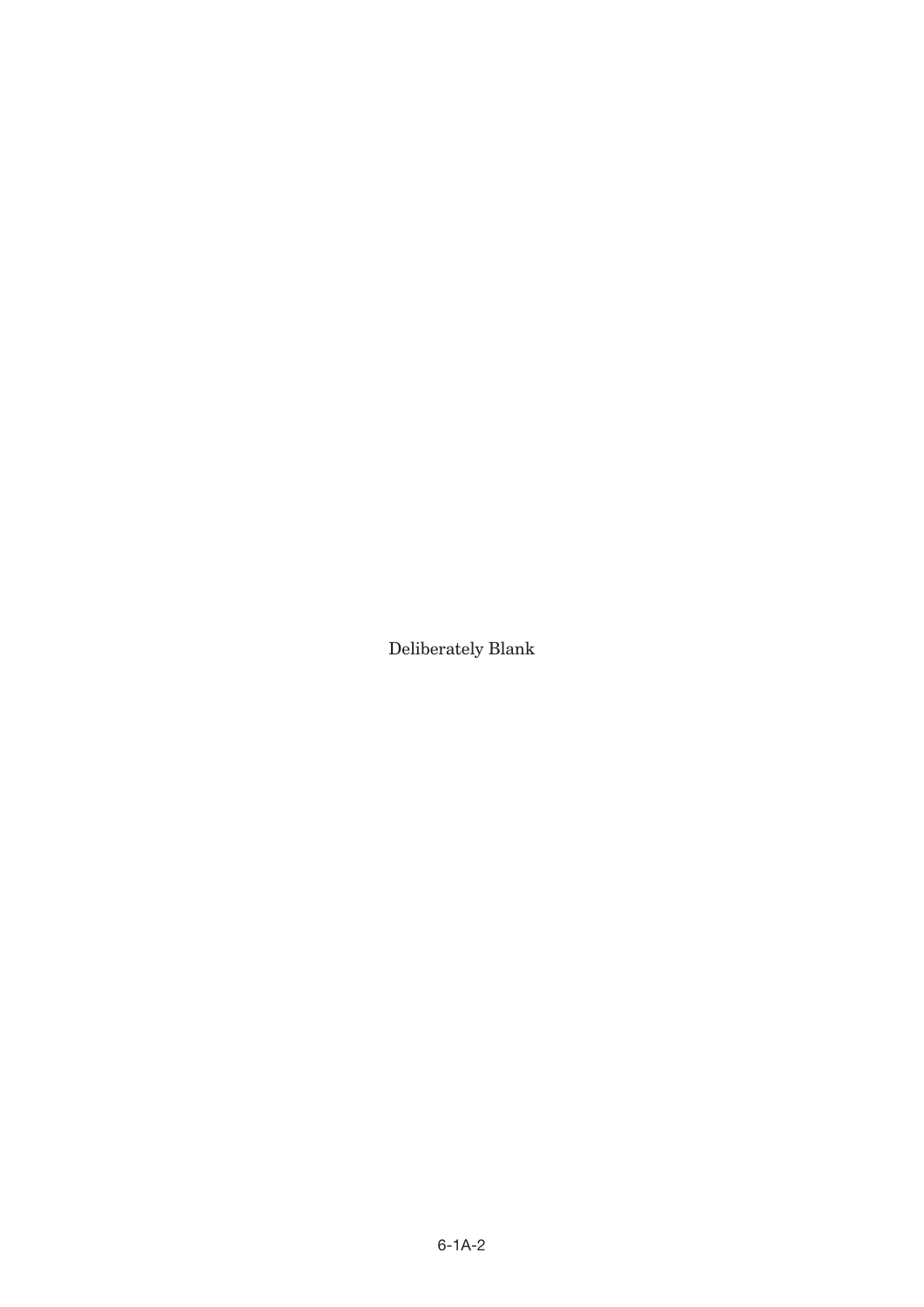#### **ANNEX B TO CHAPTER 1**

#### **DIRECTED EARLY RETIREMENT – AFPS 75 MEMBER VALUE FOR MONEY CASE**

Name of candidate:

Basic Data

- a. Date of Birth:
- b. Rank:
- c. Annual Pay: £
- d. Normal Retirement Date:
- e. Actual Retirement Date:
- f. Uncompleted service (d-e). Express in years to 4 decimal places:
- g. No. of years' reckonable service @ Actual Retirement Date:

| Monthly Pay @ Actual Retirement Date     | £                                                |               |
|------------------------------------------|--------------------------------------------------|---------------|
| Monthly Pension @ Actual Retirement Date | £                                                |               |
| <b>Uncompleted Service</b>               |                                                  |               |
|                                          | Years                                            |               |
|                                          |                                                  |               |
| Terminal Grant @ Normal Retirement Date  | £                                                |               |
| Terminal Grant @ Actual Retirement Date  | £                                                |               |
|                                          |                                                  |               |
| Special Capital Payment                  | £                                                |               |
|                                          |                                                  |               |
|                                          | <b>Cost</b>                                      | <b>Saving</b> |
| $A - B \times C$                         |                                                  | £             |
| D – E                                    |                                                  | £             |
| F                                        | £                                                |               |
|                                          | £                                                | £             |
|                                          |                                                  |               |
|                                          |                                                  |               |
| <b>Overall Saving/ Cost *</b>            | £                                                | £             |
| Delete as appropriate                    |                                                  |               |
|                                          | (express in years to 4 decimal places)<br>Totals |               |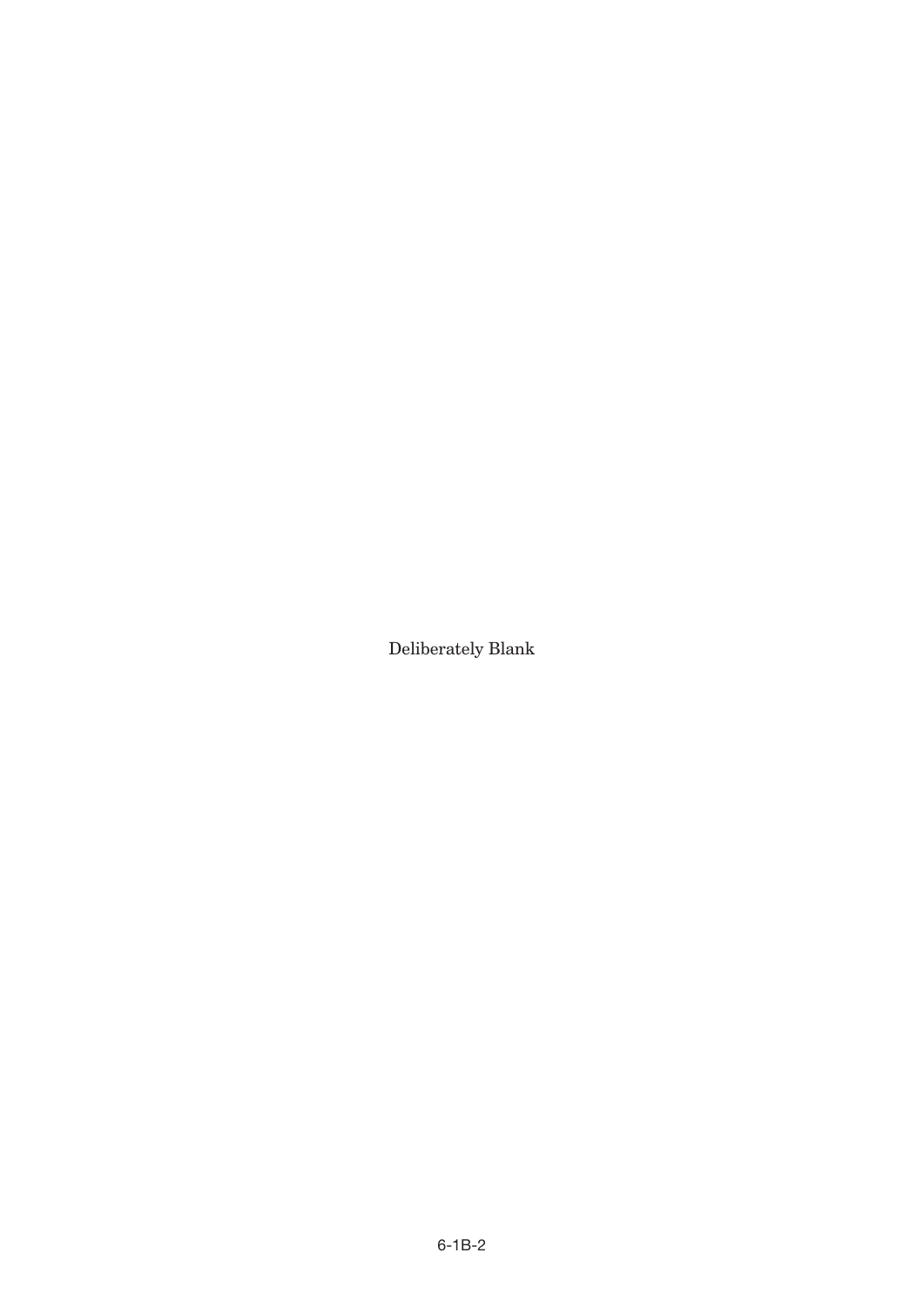### **DIRECTED EARLY RETIREMENT – AFPS 05 MEMBER UNDER AGE 55 AT ACTUAL RETIREMENT DATE - VALUE FOR MONEY CASE**

Name of candidate:

#### Basic Data

- a. Date of Birth:
- b. Rank:
- c. Final Relevant Earnings (FRE): £
- d. Normal Retirement Date:
- e. Actual Retirement Date:
- f. Uncompleted service (d-e). Express in years to 4 decimal places (**Note 1**):
- g. No. of years' reckonable service @ Actual Retirement Date:

|                                                                       | <b>Cost of DER</b> | <b>Cost of</b><br><b>Retention</b> |
|-----------------------------------------------------------------------|--------------------|------------------------------------|
|                                                                       | £                  | £                                  |
| Annual Pay (from Actual Retirement Date to<br>Normal Retirement Date) | Nil                |                                    |
| Pension (from Normal Retirement Date until age<br>65)                 | Nil                |                                    |
| EDP Income (from Actual Retirement Date until<br>age 55)              |                    | Nil                                |
| EDP Income (from age 55 until age 65)                                 |                    | Nil                                |
| EDP Lump Sum                                                          |                    | Nil                                |
| Compensation Lump Sum (Note 2)                                        |                    | Nil                                |
| <b>Totals</b>                                                         |                    |                                    |
|                                                                       |                    |                                    |
| <b>Overall Saving/Cost *</b><br>*Delete as appropriate                | £                  |                                    |

## **Note 1.**

Express in years showing part years to 4 decimal places e.g. 3 years 103 days = 3.2822 years

#### **Note 2**.

 $(FRE \div 4)$  x uncompleted years = CLS